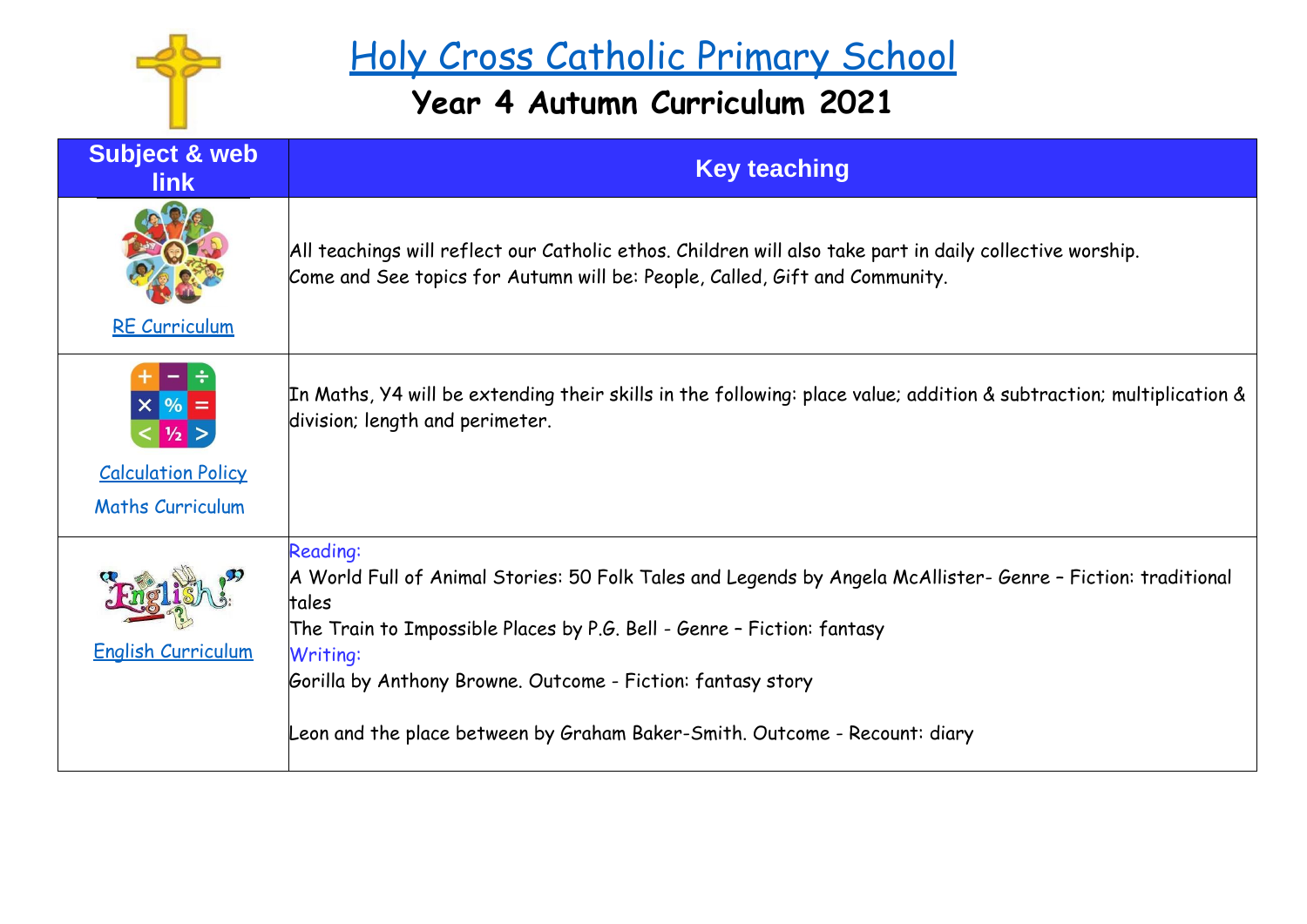| <b>PSHE Curriculum</b><br><b>RSHE</b>           | No Outsiders: to help someone accept a difference, to choose<br>when to be assertive.<br><b>RSE: Social and Emotional</b><br>One Decision: Cycle Safety, appropriate touch. |
|-------------------------------------------------|-----------------------------------------------------------------------------------------------------------------------------------------------------------------------------|
| History<br><b>History Curriculum</b>            | North America                                                                                                                                                               |
| <b>Geography Curriculum</b>                     | The Bronze Age                                                                                                                                                              |
| Scence<br><b>Science Curriculum</b>             | Living Things                                                                                                                                                               |
| <b>Music Curriculum</b>                         | Learning a brass<br>instrument.                                                                                                                                             |
| <b>Computing</b><br><b>Computing Curriculum</b> | Making Games,<br>Hurray For<br>Hollywood                                                                                                                                    |